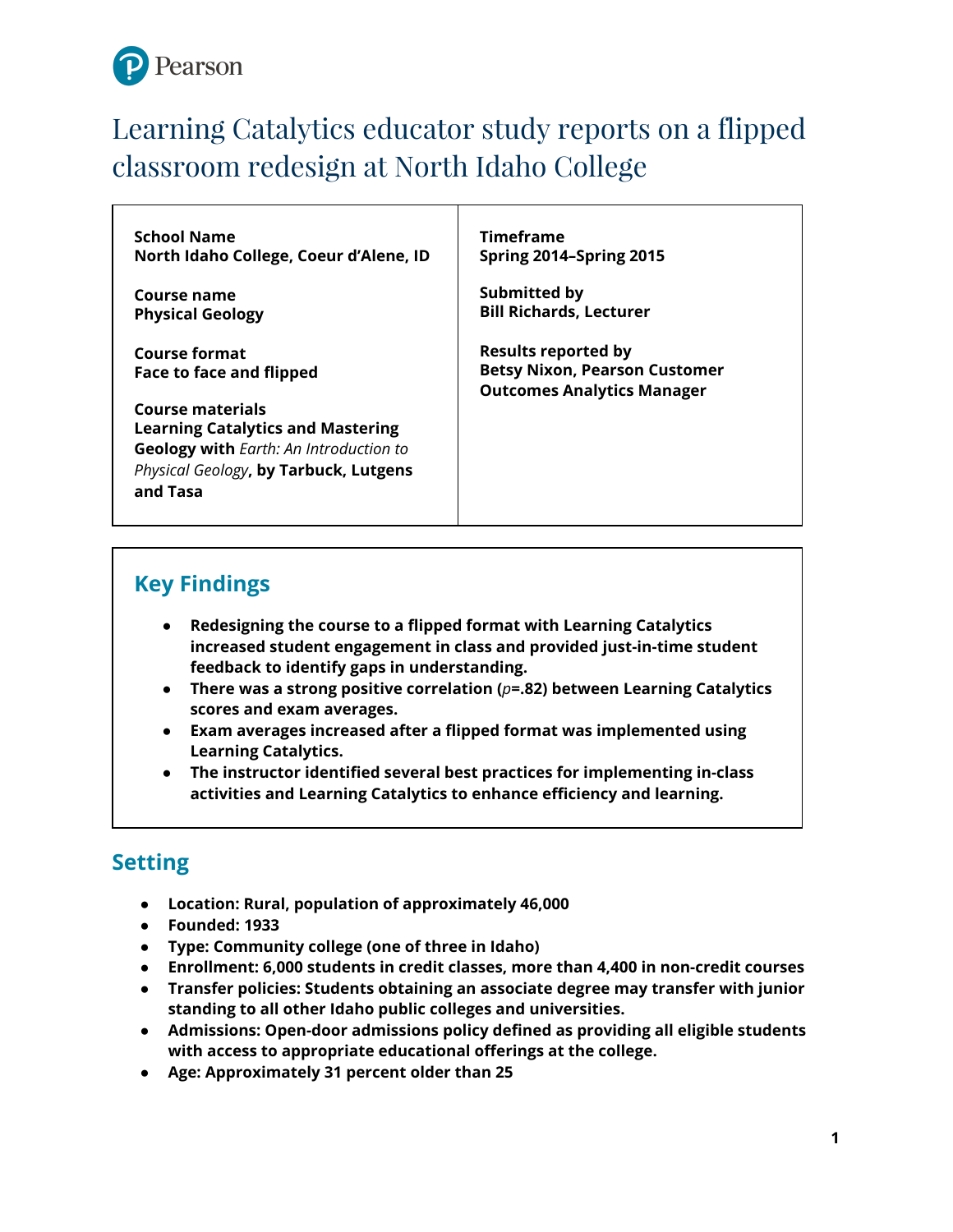

### **About the Course**

**Bill Richards has been an instructor at the college for 33 years. He teaches both Physical Geology and Physical Geography in a face-to-face format. Physical Geology is the study of the origin and development of the earth. It includes the detailed study of the development of the Earth's crust, its minerals, rocks, volcanoes, glaciers, mountains, and continents. This course provides an understanding of the natural and physical processes of planet Earth and an appreciation for the impact geology has on everyday life. Richards typically has a small lecture of up to 70 students, but always less than 100. The course is a three-credit lecture taken by both science majors and students seeking to fulfill a general education science requirement. The course outcomes include:**

- **Describe, classify and explain the origin and uses of various earth materials.**
- **Identify the major geologic conditions conducive to development of the major natural resources used by modern nations.**
- **Describe the structure and composition of Earth from the inside out.**
- **Give examples of landforms that are evidence of various geologic forces that shape the earth's surface and explain how those landforms were formed.**

**In addition, general education abilities emphasized in this course include:**

- **Communication skills;**
- **Critical and creative thinking and problem-solving;**
- **Historical, cultural, environmental and global awareness;**
- **Information literacy; and**
- **Mathematical, scientific and symbolic reasoning.**

## **Challenges and Goals**

**Richards has spent the majority of his teaching career utilizing a traditional lecture format. He said, "When you teach for a long period of time, your teaching either gets stale and stays stale, or you look at what you can do to change and engage students. The changes in technology and students are significant enough that we have to change." He believes that if students are involved in the learning process, they will learn, and he emphasizes that the answer is not to just add more technology, but rather to understand how to use the technology to motivate students to enhance learning.**

**Since Richards is continually looking for ways to increase student success without compromising content or assessment rigor, he has researched teaching methods and became interested in the flipped classroom model. In this format, students prepare by studying course concepts prior to lecture, and in-class lecture time is then spent with students participating in some form of activity designed to measure and enhance their level of conceptual understanding. Activities vary and can be conducted with students answering by traditional methods (paper and pencil), or utilizing digital technologies students are already familiar with, such as smartphones, tablets or laptops. Richards felt that a move to more active learning and a flipped format would enhance engagement and learning. In fact, various studies have been done supporting this and presenting results on increased engagement with flipped learning. A meta-analysis of 225 studies on active learning published by Scott Freeman**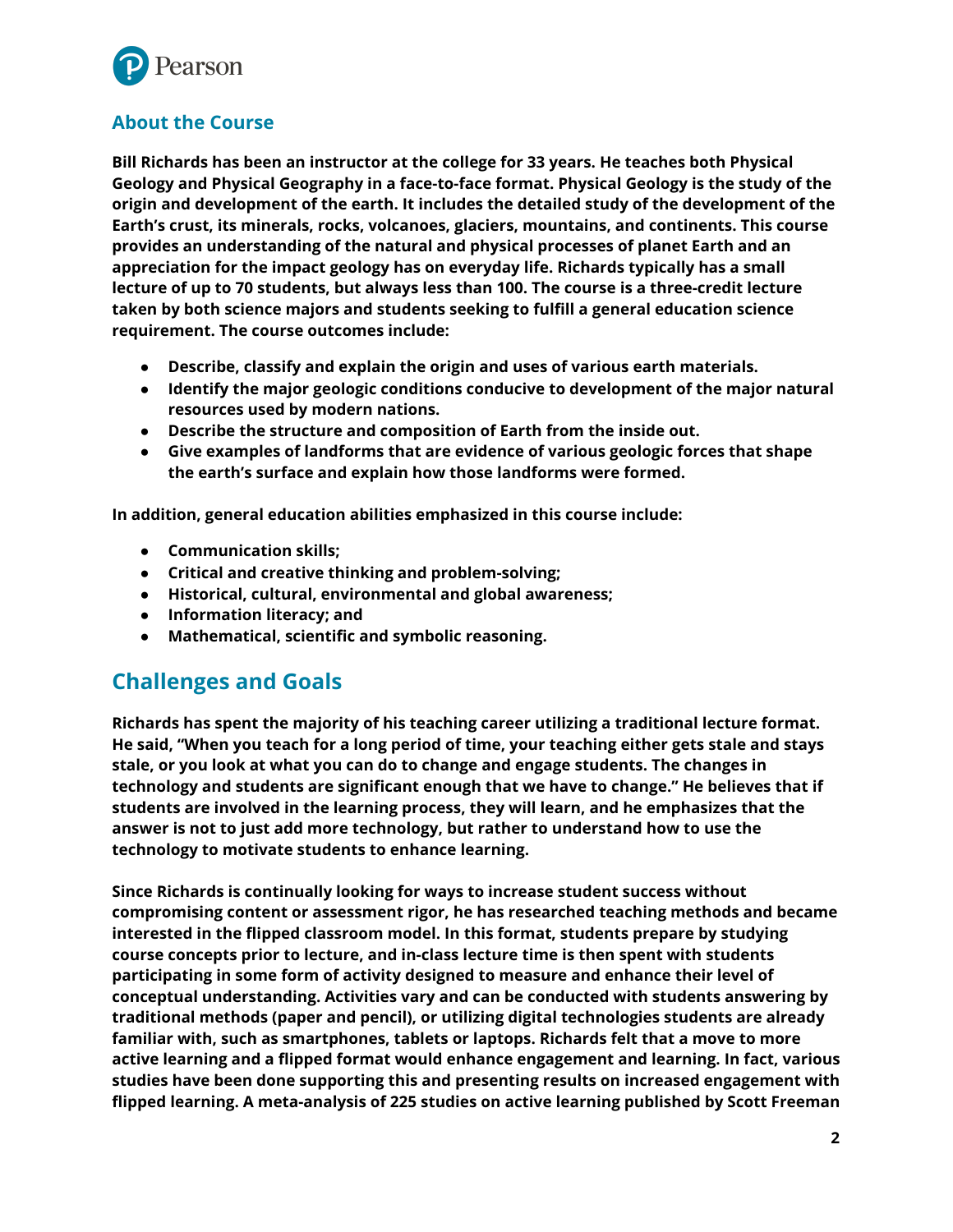

**found "that active learning leads to increases in examination performance that would raise average grades by a half a letter, and that failure rates under traditional lecturing increase by 55% over the rates observed under active learning." 1**

### **Implementation**

**Because Richards believed a flipped format would facilitate his course goals, he piloted the approach at the end of the Fall 2014 semester. Richards was using Mastering Geology and added Learning Catalytics (LC) to assess students and provide data to evaluate performance on the in-class activities. Students could use LC on any device such as their smart phones or tablet, so there was no need to purchase an additional device. A few tablets were available in the classroom for any student that did not have a web-enabled device.**

**Students in all semesters were required to complete the same Mastering Geology homework assignments, took exams with the same assessment criteria, and used the same edition of** the textbook. In Fall 2014, LC was added to the fourth unit, but not used during the first three **units of that semester. LC was then used for the full Spring 2015 semester. Students were required to complete a reading for the upcoming class as well as participate in class activities. LC was used to answer questions during the class period. After the course was fully redesigned to a flipped format, it consisted of the following components:**

**Exams: There were a total of five one-hour exams including a comprehensive final. Test material was derived from a combination of class discussions, assignments, and the textbook readings. Tests were objective and included multiple-choice, fill-in-the-blank, true-false, and/or matching questions answered using a student response device in class (not LC). A summary report was returned to the student after each test. The actual test remained in the possession of the instructor but students had access to review their exams by meeting with Richards. Students were not allowed to make up exams. For purposes of calculating a final grade, only the four highest scores of the five exams were used. If students were happy with the first four exam grades, they did not need to take the final exam.**

**Mastering Geology: The Mastering Geology homework consisted of four multi-part assignments per semester intended to give students a way to study and evaluate their mastery of the material. The four homework assignments each consisted of three subparts. The first subpart contained 30 questions. The second subpart contained the same 30 questions from the first part plus an additional 30 questions. The last subpart contained the same 60 questions from the first two parts along with 30 additional questions. Richards believed the repetition in questions reinforced the concepts since students continued to review the material and test their knowledge. If they missed any questions, it provided another opportunity to learn the material.**

**Learning Catalytics: Learning Catalytics (LC), an automated, cloud-based, classroom response system, was utilized in each class session with students providing their own web-enabled device. LC responses were recorded automatically in the Mastering gradebook. The in-class**

 $^1$  1Freeman, Scott, Eddya, Sarah L., McDonough, Miles, Smith, Michelle K., Okoroafora, Nnadozie, Jordta, Hannah, and **Wendorotha, Mary Pat, (2015), Active learning increases student performance in science, engineering, and mathematics. Proceedings of the National Academy of Science, [www.pnas.org/cgi/doi/10.1073/pnas.1319030111](http://www.pnas.org/cgi/doi/10.1073/pnas.1319030111)**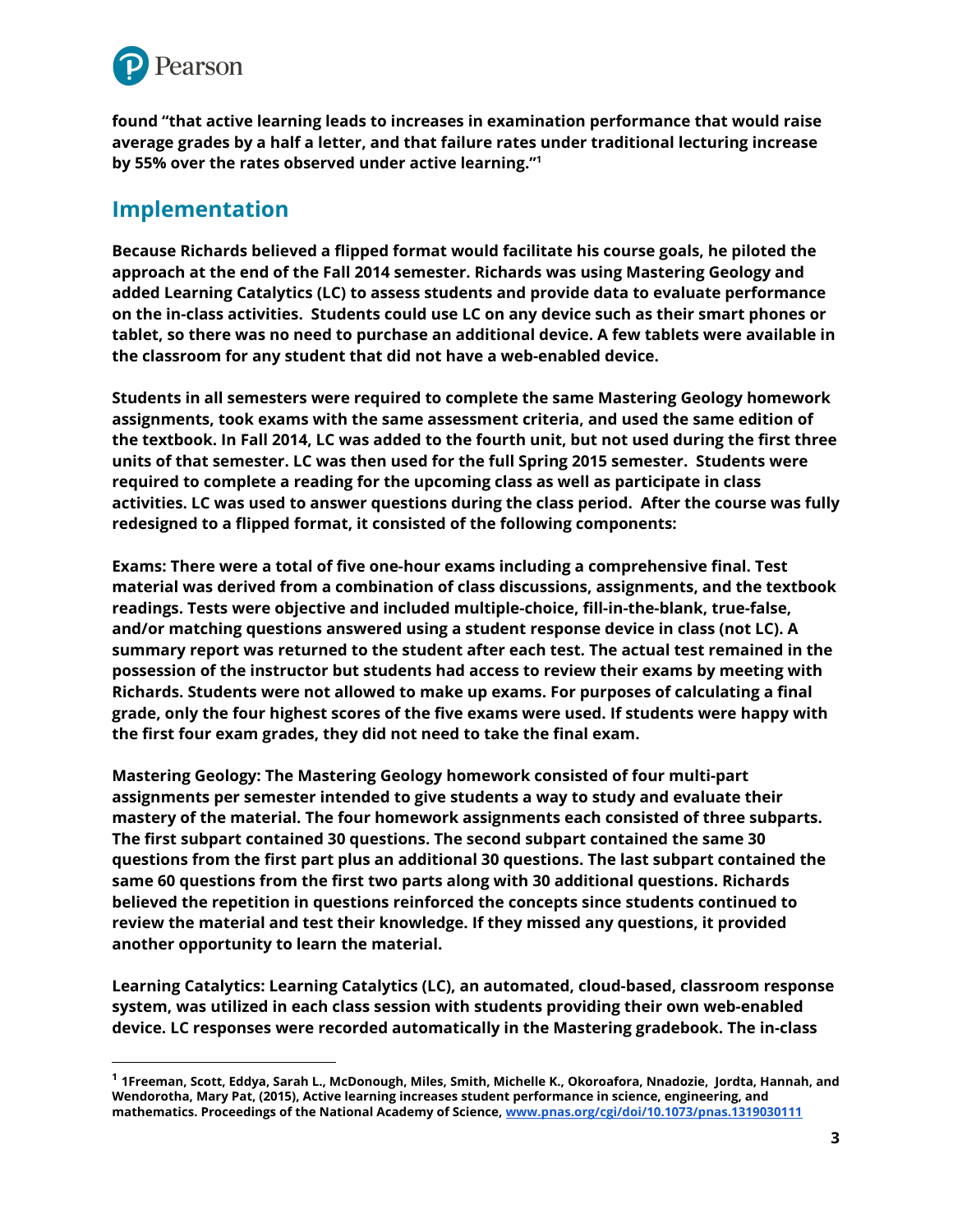

**engagement consisted primarily of questions based on previously assigned textbook readings and included approximately four to six questions for each class period. LC activity was scored based on 20 percent credit for participation and 80 percent for correctness.**

**During each in-class session, students worked in groups of two to three answering questions via LC designed to assess their understanding of course concepts. Richards did not have a prepared lecture for class time, but did have PowerPoints ready for topics that students often found problematic. He would stop group discussions if he found a high rate of incorrect LC responses and cover the topic with the large group. In-class activities often focused on regions and directions and included multiple choice, sketching, and short answer questions. Richards used some questions from Pearson's content, but often created his own using old test questions and information from lecture slides.**

**Lecture attendance was required and participation was recorded via LC activities. Students arriving late were not permitted to participate in quizzes, LC activities, or other assignments that had been given at the beginning of class.**

**Paper-and-pencil homework: A mix of homework was assigned in the form of paper and pencil quizzes (both take-home and in-class), vocabulary worksheets, and/or other evaluative materials. There were 12 weekly assignments and students were not allowed to make up any missed assignments. The lowest quiz or assignment score was dropped.**

**Semester project: This was scheduled to follow the midterm exam. Students participated in a collaborative, role-play project with other group members. The project score was based equally on participation and peer evaluation.**

**After redesigning the class to a flipped format, Richards identified the following best practices that have helped enhance learning in his course:**

- **On the syllabus, include a statement about the flipped model explaining what to expect during class.**
- **Help students understand the daily expectations to be successful in the class.**
- **Clearly list the daily topics in the syllabus.**
- **Assign material in chunks and identify what they are responsible for understanding for each class.**
- **Ensure students are working with different students during class activities. Richards set up a system so students drew a golf ball with a seat number for each class period as they entered the room and returned the golf ball at the end of class. He feels mixing up groups is important since students would often end up working with the same students. LC includes a seat mapping program that will group students based on their question response so instructors can use the automated system which is helpful for large enrollment classes.**
- **Facilitate movement around the classroom so time is not wasted. Richard told students not to put their backpacks on the floor, but instead place them against the wall to keep aisles clear.**
- **Use a tablet to control the LC questions so it's easier to walk around the classroom during the activity periods and observe group conversations.**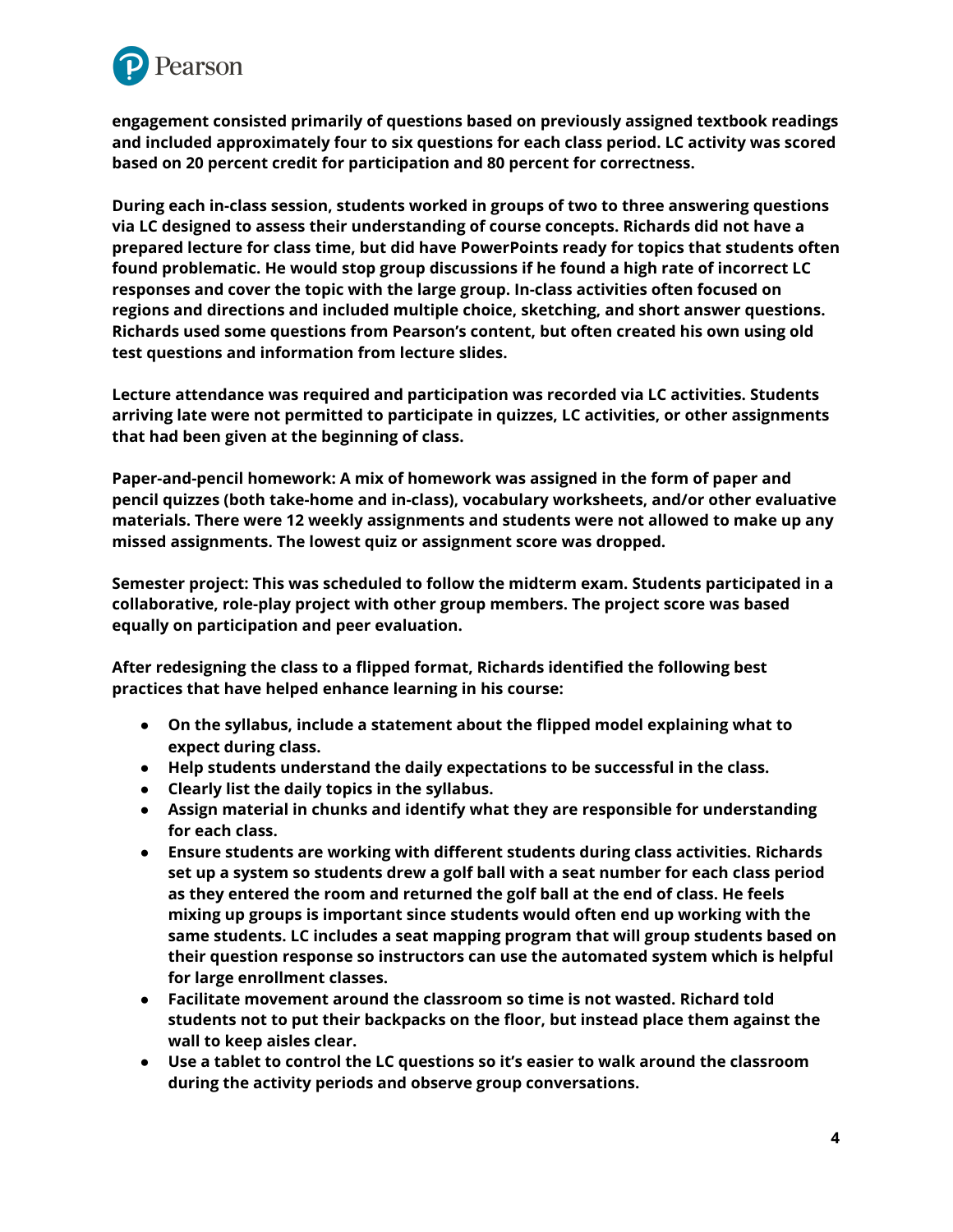

- **Utilize a variety of resources and question types, such as a mix of visual or text-based questions or photos.**
- **Include more interactive questions, such as sketching, a capability with LC. Students can view all of the sketches submitted in class and they can be used for discussion pointing out why someone may have drawn something one way or another to highlight common errors.**
- **Start the class session with an easy or repeat question from the prior class period. Richards suggests this will keep students from getting frustrated at the start of class if they don't know something, so starting out with an easier activity or question can help get students engaged early in class.**

#### **Assessments**

#### **Spring 2014**

- **50% Exams**
- **25% Lab**
- **10% Weekly quizzes and assignments**
- **10% Mastering Geology homework**
- **5% Semester project**

#### **Fall 2014**

- **50% Exams**
- **25% Lab**
- **10% Weekly quizzes and assignments**
- **10% Mastering Geology homework**
- **2.5% Learning Catalytics (implemented for last unit)**
- **2.5% Semester project**

#### **Spring 2015**

- **45% Exams**
- **25% Lab**
- **10% Weekly quizzes and assignments**
- **10% Mastering Geology homework**
- **10% Learning Catalytics**

### **Results and Data**

**Richards included data from the Spring and Fall 2014 and Spring 2015 semesters in the analysis. The Fall 2015 data was not available at the time of the analysis. Students were first grouped by quartile each semester based on their overall exam average. There was an increase in exam averages for each quartile of students for Fall 2014 and Spring 2015 with LC (see figure 1). In addition, figure 2 presents final score distributions based on exam averages. The percent of students who earned an 80 percent or higher exam average increased after the flipped format with LC was implemented. In Spring 2015, 60 percent of students had an exam average of 70 percent or higher, with 51 percent of students prior to LC earning 70 percent of higher.**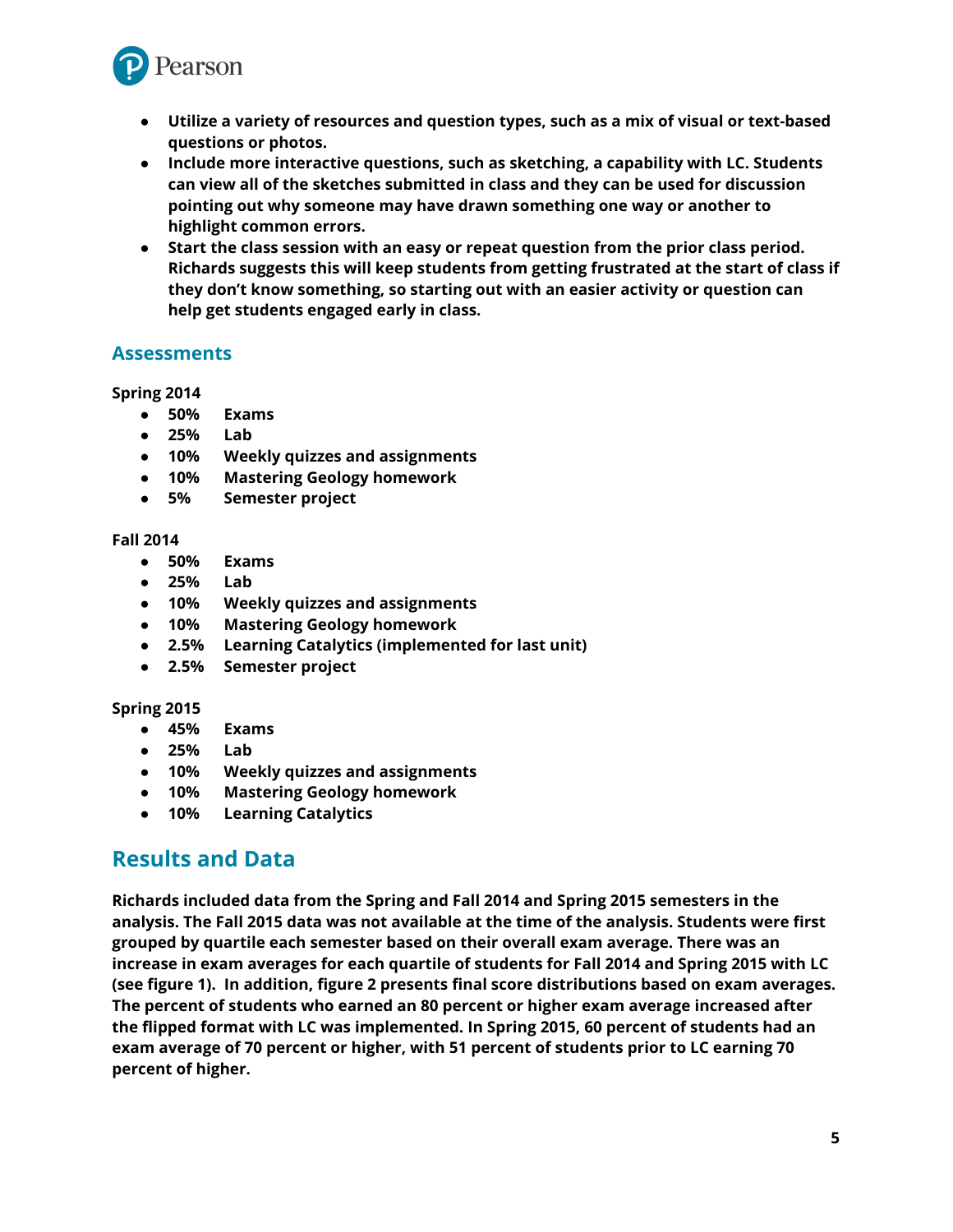

**Finally, although not itself a direct indicator of improved success for one semester over another, the correlation between scores from LC in-class engagement activities and the exam average shows a strong positive correlation, with** *r***=.82 (figure 3). Correlations do not imply causation but instead measure the strength of a relationship between two variables, where** *r* **is the correlation coefficient. The closer the** *r* **value is to 1.0, the stronger the correlation.**



#### **Exam average by quartile, Spring 2014–Spring 2015**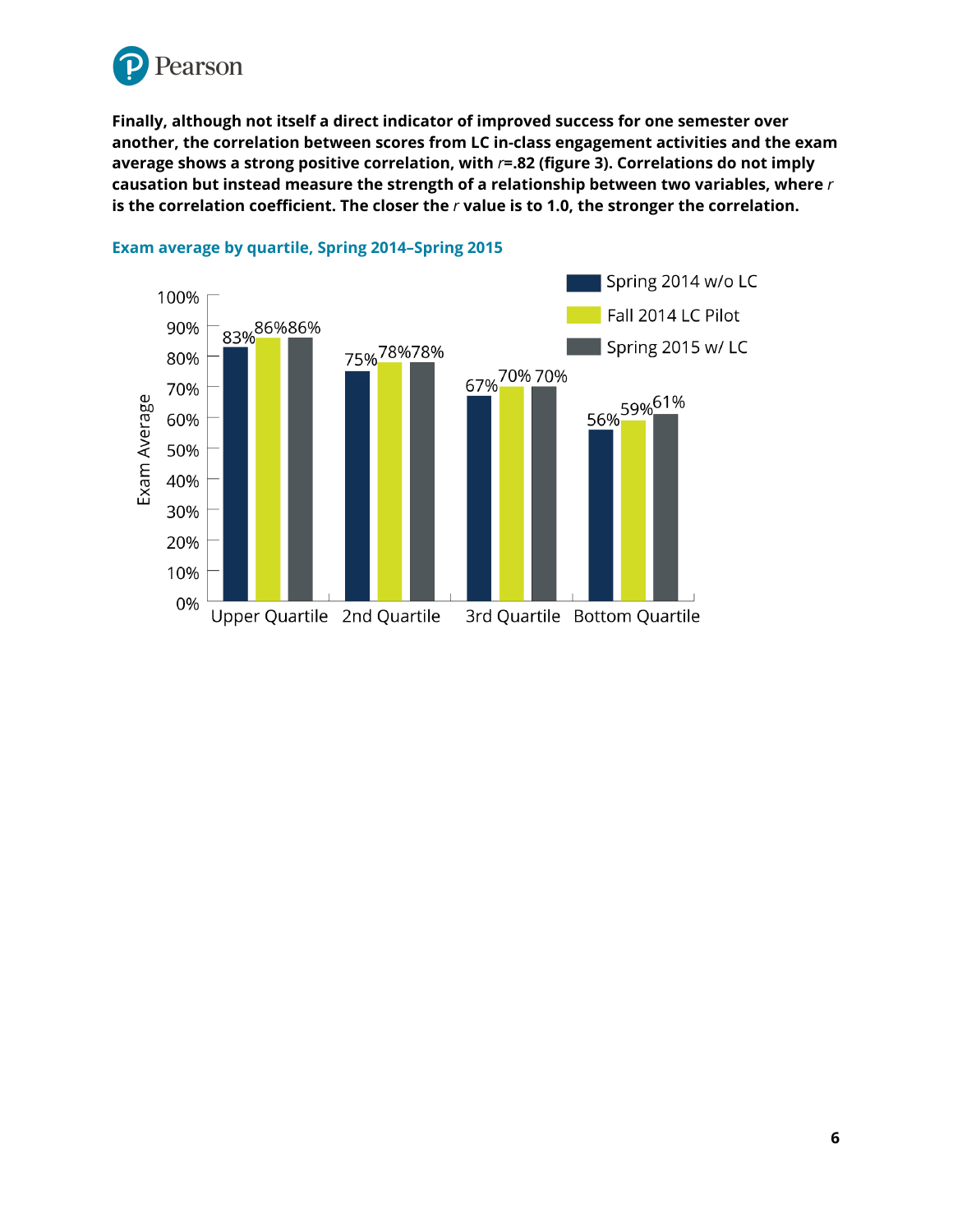

#### **Figure 1. Spring 2014 (***n***= 38); Fall 2014 (***n***= 40); Spring 2015 (***n***=28)**

#### **Final score distributions by semester by exam average, Spring 2014–Spring 2015**



**Figure 2. Spring 2014 (***n***= 38); Fall 2014 (***n***= 40); Spring 2015 (***n***=28)**

#### **Correlation between Learning Catalytics and exam averages, Spring 2015**



**Figure 3. Spring 2015 (***n***=28)**